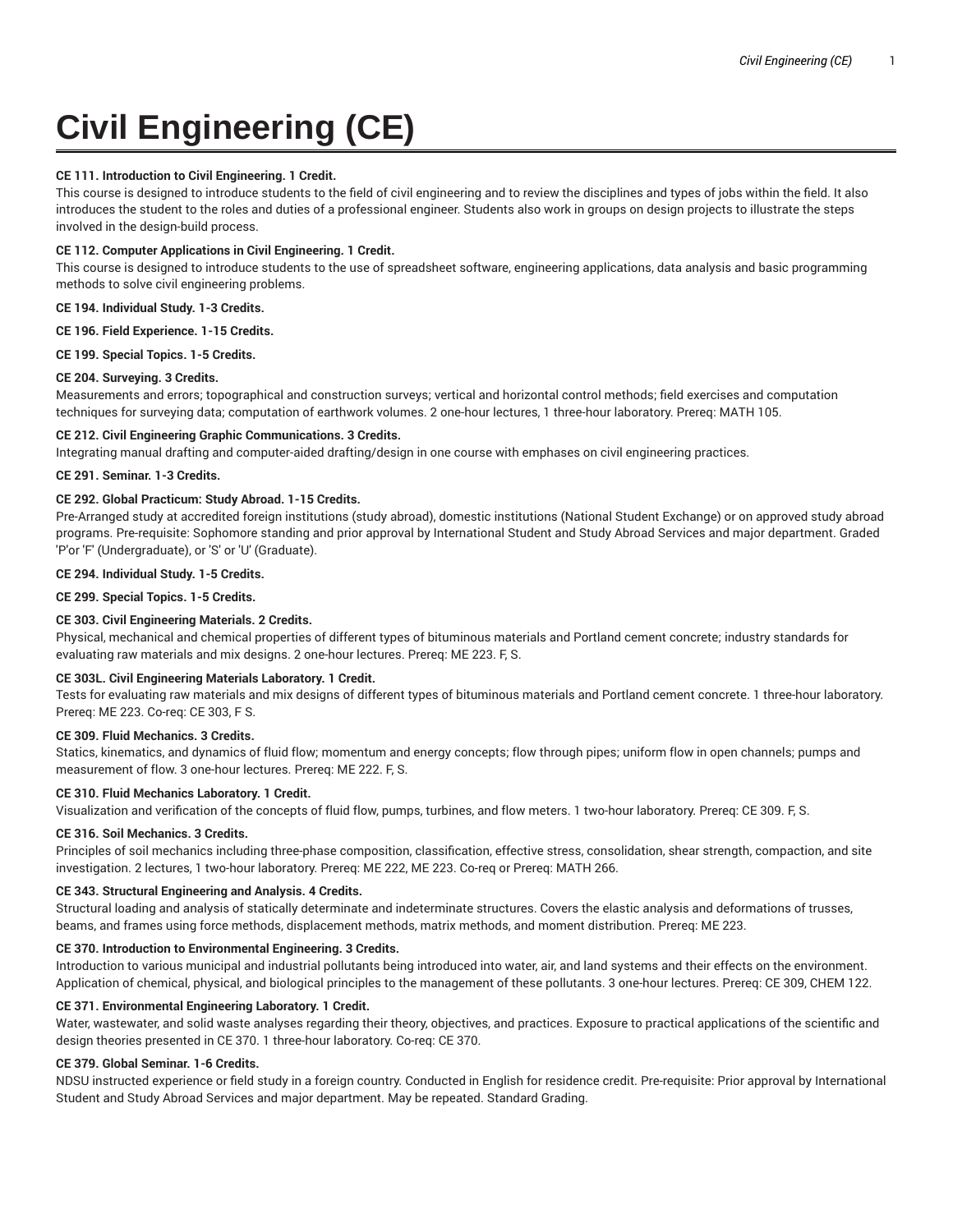# **CE 391. Seminar. 1-3 Credits.**

#### **CE 392. Global Practicum: Study Abroad. 1-15 Credits.**

Pre-Arranged study at accredited foreign institutions (study abroad), domestic institutions (National Student Exchange) or on approved study abroad programs. Pre-requisite: Sophomore standing and prior approval by International Student and Study Abroad Services and major department. Graded 'P'or 'F' (Undergraduate), or 'S' or 'U' (Graduate).

#### **CE 394. Individual Study. 1-5 Credits.**

#### **CE 397. Fe/Coop Ed/Internship. 1-4 Credits.**

**CE 399. Special Topics. 1-5 Credits.**

#### **CE 403. Civil Engineering Materials II: Steel, Wood and Polymers. 2 Credits.**

Composition, properties, structure, and behavior of steel, wood, and polymeric materials; elastic, plastic, and viscous behavior under various environmental and loading conditions. Prereq: CE 303. {Also offered for graduate credit - see CE 603.}.

#### **CE 404. Reinforced Concrete. 3 Credits.**

Principles of design and analysis of reinforced concrete members, flexural and shear design of rectangular and tee beams, serviceability criteria, short and slender columns. 2 one-hour lectures, 1 two-hour session. Prereq: CE 343. F, S.

# **CE 405. Advanced Reinforced Concrete. 2 Credits.**

Development and anchorage of reinforcement, details of reinforcement in flexural members, continuous beams and one-way slabs, slender columns, two-way slabs. 1 one-hour lecture, 1 two-hour session. Prereq: CE 404. F, S {Also offered for graduate credit - see CE 605.}.

#### **CE 408. Water Resources and Supply. 3 Credits.**

Hydrologic concepts, development of water supply sources, principles involved in the collection and transportation of water/wastewater/storm runoff, and distribution of water for municipal use. Prereq: CE 309. F, S.

#### **CE 410. Water and Wastewater Engineering. 3 Credits.**

Principles involved in treatment, disposal, reuse, and recycling of municipal water supplies and wastewaters. Laboratory introduces tests to evaluate treatment requirements and effectiveness. 3 one-hour lectures, 1 three-hour laboratory. Prereq: CE 370. {Also offered for graduate credit - see CE 610.}.

#### **CE 411. Design of Pre-stressed Concrete. 2 Credits.**

Theory and design of pre-stressed concrete structures, pre- and post-tensioning, loss of pre-stress, proportioning of flexural members, deflections. 2 one-hour lectures. Prereq: CE 404. S {Also offered for graduate credit - see CE 611.}.

# **CE 417. Slope Stability and Retaining Walls. 3 Credits.**

Performance and design of retaining walls, sheet pile walls, braced walls, and reinforced earth. Also evaluation and mitigation of unstable earth slopes. Prereq: CE 316. S {Also offered for graduate credit - see CE 617.}.

# **CE 418. Transportation Engineering. 4 Credits.**

Location, analysis, modeling, and design of multi-modal facilities including highways, railways, airports, terminals, harbors, ports, canals, waterways, pipelines, and conveyor systems. 3 one-hour lectures, 1 two-hour session. Prereq: CE 204, ME 221, MATH 259.

#### **CE 419. Pavement Design. 3 Credits.**

Design of flexible and rigid pavements including sub-grade, base courses, surface courses; evaluation criteria including soil, climate, traffic, material, drainage; initial and maintenance cost considerations; construction practices. 3 one-hour lectures. Co-req: CE 303. {Also offered for graduate credit see CE 619.}.

## **CE 421. Open Channel Flow. 3 Credits.**

Geometric and hydraulic properties of open channels, continuity, momentum and energy principles, design of channels, gradually varied flow, critical flow and culvert design. 3 one-hour lectures. Prereq: CE 309. S {Also offered for graduate credit - see CE 621.}.

#### **CE 425. Bridge Evaluation and Rehabilitation. 3 Credits.**

Topics include bridge evaluation methodologies, review of bridge codes, behavior of constructed bridges, sources of bridge deterioration, rehabilitation design with advanced composite materials, structural health monitoring. Prereq: CE 343 and CE 404. {Also offered for graduate credit - see CE 625.}.

#### **CE 430. Timber and Form Design. 3 Credits.**

Analysis and design of wood structures and concrete formwork. 2 seventy-five minute lectures. Prereq: ME 223.

## **CE 441. Finite Element Analysis. 3 Credits.**

Weak and strong solutions to governing differential equations in bars, boundary conditions, Galerkin approximation, nodal basis functions, shape functions. Beam and two-dimensional problems with triangular and quadrilateral elements. Prereq: CE 343. {Also offered for graduate credit - see CE 641.}.

# **CE 442. Matrix Analysis of Structures. 2 Credits.**

Review of matrix algebra, flexibility and stiffness methods, direct stiffness method, introduction to finite element analysis. 2 lectures. Prereq: CE 343. F, S {Also offered for graduate credit - see CE 642.}.

## **CE 444. Structural Steel Design. 3 Credits.**

Design of metal structures including mechanical behavior of metals; behavior and proportioning of tension and compression members; beams, beam columns, and connections; selection of metal structural systems. 2 one-hour lectures, 1 two-hour session. Prereq: CE 343. F.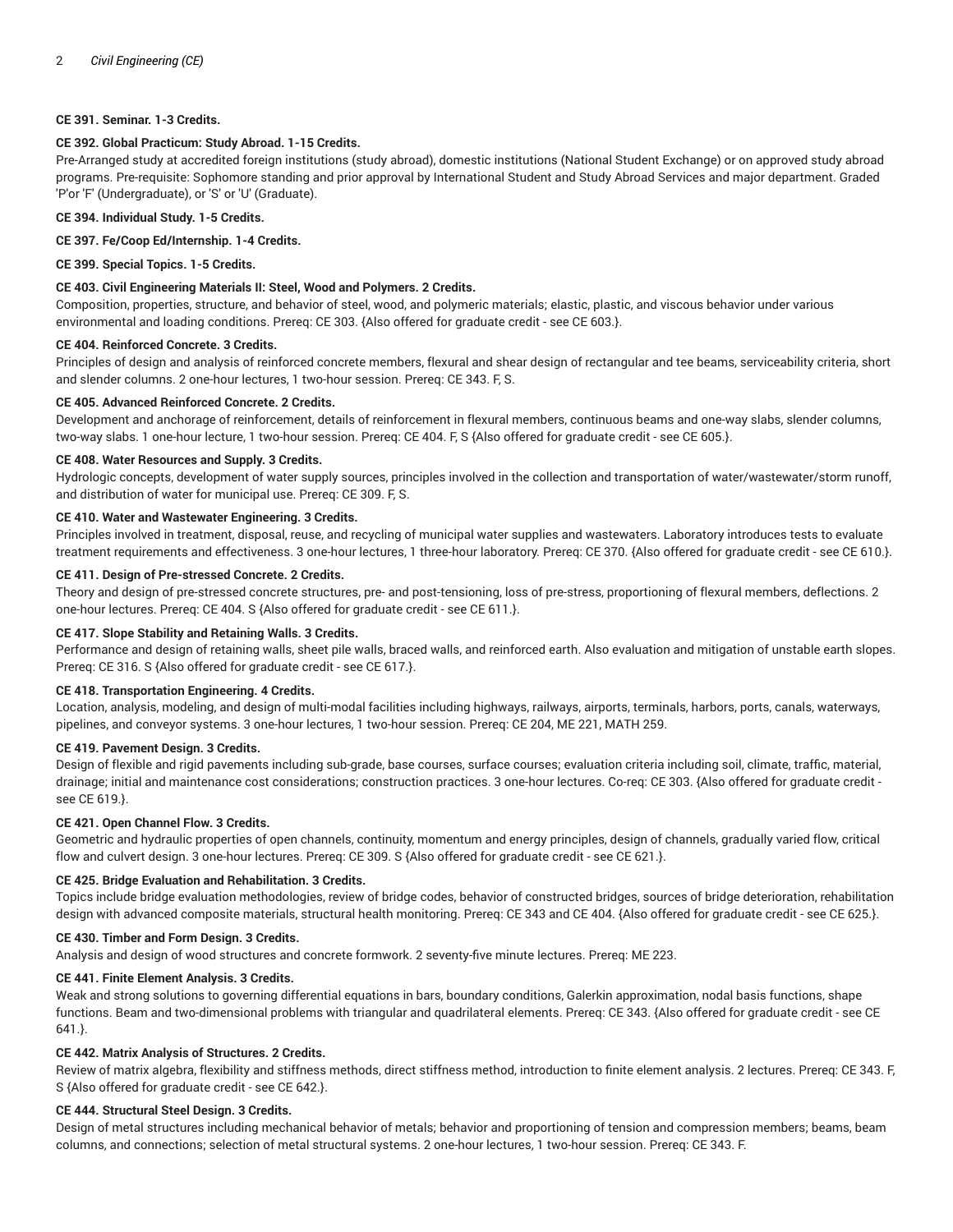#### **CE 445. Advanced Steel Design. 2 Credits.**

Analysis and design of metal structures including connections, selection of structural systems. 1 one-hour lecture, 1 two-hour session. Prereq: CE 444. S {Also offered for graduate credit - see CE 645.}.

# **CE 446. Basic Dynamics of Structures. 3 Credits.**

Analysis of single degree of freedom structural systems to harmonic and general dynamic loading, free vibration of multiple degree of freedom systems, modal superposition, earthquake engineering. 3 one-hour lectures. Prereq: CE 343. F {Also offered for graduate credit - see CE 646.}.

#### **CE 447. Stability of Structures. 3 Credits.**

Concepts of stability of equilibrium; stability criteria, work, energy and variational methods; elastic buckling of columns, beams, frames, and plates; FE implementations of stability; design of locally unstable sections. Prereq: CE 343. {Also offered for graduate credit - see CE 647.}.

#### **CE 452. Fundamentals of Oil & Gas Pipeline: Design, Operation, Inspection & Maintenance. 3 Credits.**

This course introduces the fundamentals to design, operate, inspect, and maintain oil & gas pipelines, including basics for pipeline materials, design, network, construction, measuring and detection technology, maintenance, and repair. Prereq: CE 418. {Also offered for graduate credit - see CE 652.}.

# **CE 454. Geometric Highway Design. 3 Credits.**

Location and design of highways and streets; design controls, elements of design; cross-section design; design of intersections, interchanges, safety appurtenances, and 3R projects. 2 one-hour lectures, 1 two-hour session. Prereq: CE 418. F {Also offered for graduate credit - see CE 654.}.

#### **CE 455. Airport Planning and Design. 2 Credits.**

System planning and demand forecasting; siting and configuration of airports; aircraft characteristics; air traffic controls; standards for geometric design, pavement design, drainage and safety. 2 one-hour lectures. Prereq: CE 418. F {Also offered for graduate credit - see CE 655.}.

#### **CE 456. Railroad Planning and Design. 3 Credits.**

Rail planning and location analysis, track/rail structure, track layout and control system, locomotives and train resistance, track safety standards and geometrics, terminal design. 3 one-hour lectures. Prereq: CE 418. F {Also offered for graduate credit - see CE 656.}.

#### **CE 457. Pavement Management Systems. 2 Credits.**

Pavement design, maintenance, and rehabilitation strategies; planning, budgeting, and programming for pavement management at network and project levels; development, design, and maintenance of pavement management systems. 2 one-hour lectures. Prereq: CE 303.

# **CE 458. Bituminous Materials and Mix. 3 Credits.**

This course presents fundamental knowledge of asphalt material properties, performance requirements, specifications and related test characteristics. Prereq: CE 303 {Also offered for graduate credit - see CE 658.}.

#### **CE 461. Foundation Engineering. 3 Credits.**

Performance and selection of the following foundations: shallow, mat, combined pile, and drilled piers. 3 one-hour lectures. Prereq: CE 316. F {Also offered for graduate credit - see CE 661.}.

#### **CE 462. Designing with Geosynthetics. 2 Credits.**

Theories, principles, and engineering design using geosynthetic materials for a variety of civil engineering applications. Applications to geotechnical, environmental, transportation, and water resources fields are emphasized. Includes construction issues. Prereq: CE 316. S {Also offered for graduate credit - see CE 662.}.

#### **CE 464. Advanced Soil Mechanics. 2 Credits.**

This course introduces the students to advanced topics in soil mechanics, 1) unsaturated soil mechanics and 2) molecular modeling of clay-fluid interactions, for the design of foundations, retaining walls and slopes for realistic soil moisture conditions. Prereq: CE 316. {Also offered for graduate credit - see CE 664.}.

# **CE 471. Environmental Nanotechnology. 3 Credits.**

This course introduces nanotechnology with special emphasis on environmental science and engineering. Applications and environmental implications of nanotechnology will be discussed from a national and global perspective. Prereq: CE 370 and junior or senior standing. {Also offered for graduate credit - see CE 671.}.

#### **CE 472. Solid Waste Management. 3 Credits.**

Basic study of solid waste materials, current collection methods, available disposal techniques, recycling and resource conservation, and economics of solid waste collection and disposal. 3 one-hour lectures. Prereq: CE 370. {Also offered for graduate credit - see CE 672.}.

#### **CE 473. Air Pollution. 3 Credits.**

Fundamentals of air pollution and its control technology. Types and sources of air pollutants, meteorology, effects on plants, animals, people, and property. Design of control equipment. 3 one-hour lectures, 1 three-hour laboratory. Prereq: CE 370. S {Also offered for graduate credit - see CE 673.}.

#### **CE 474. Groundwater Sustainability Design. 3 Credits.**

To study groundwater flow using mathematical, field, and computational methods; to become prepared to design solutions to North Dakota and international groundwater sustainability challenges. Prereq: CE 309. {Also offered for graduate credit - See CE 674.}.

#### **CE 476. Watershed Modeling. 3 Credits.**

Concepts of watershed, watershed hydrology, application of GIS tools, DEM-based watershed delineation, watershed hydrologic modeling, state-of-theart watershed modeling software, and hands-on applications. Prereq: CE 408. {Also offered for graduate credit - see CE 676.}.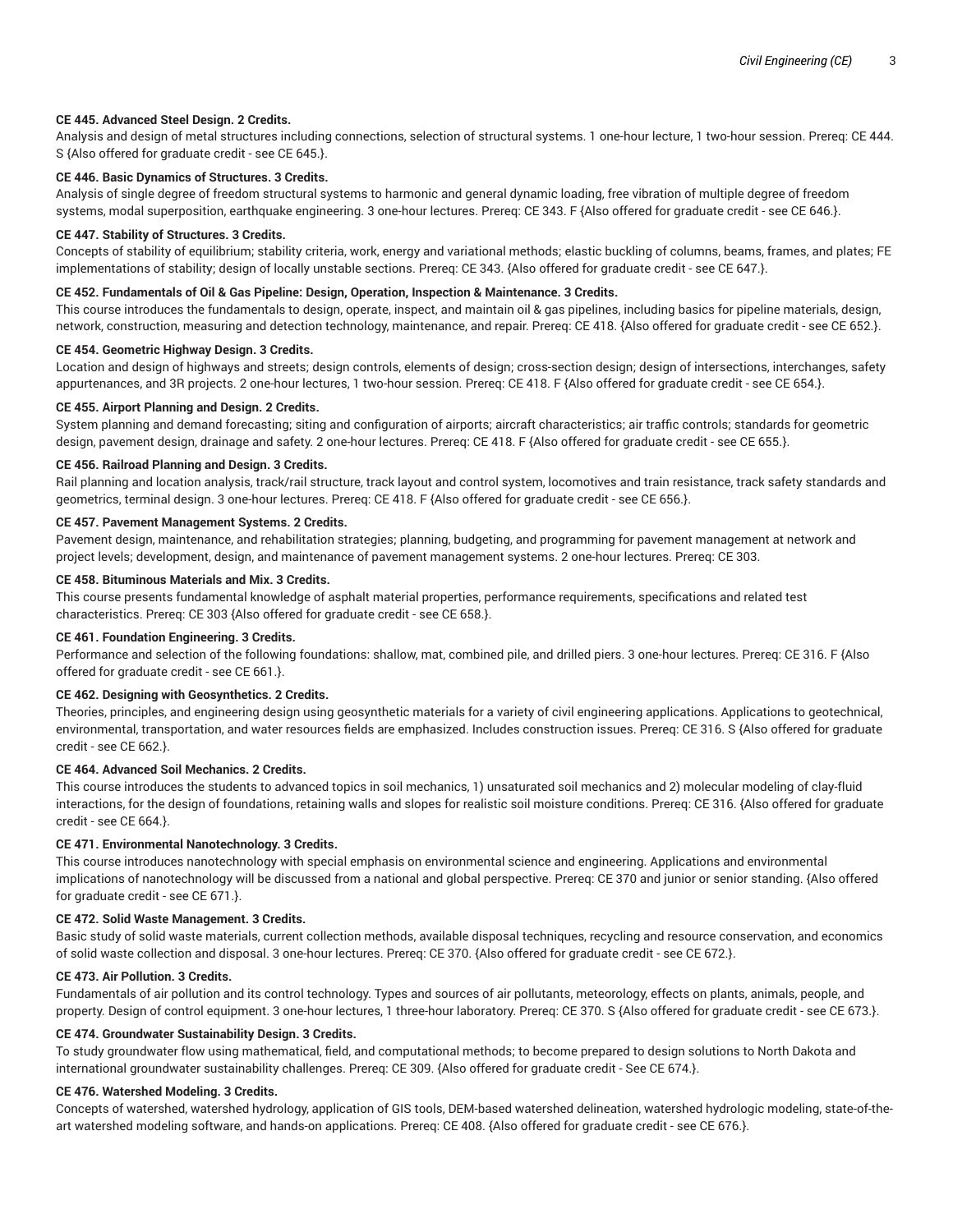# **CE 477. Applied Hydrology. 3 Credits.**

Scope of hydrology, hydrologic cycle and components, runoff volume and peak flow estimation, hydrograph analysis, probabilistic concepts in water resources, flood- frequency analysis, application of risk concepts to hydrological design, flow estimation for ungaged watersheds. Two 75-minute lectures. Prereq: CE 408. F {Also offered for graduate credit - see CE 677.}.

## **CE 478. Water Quality Management. 3 Credits.**

Physical, chemical, biological, hydrological characteristics, and hydrodynamic elements of receiving waters. Characterizations, measurement, and modeling methods of river/streams, lakes/reservoirs, and groundwater systems. 2 one-hour lectures. Prereq: CE 370. {Also offered for graduate credit see CE 678.}.

# **CE 479. Advanced Water and Wastewater Treatment. 3 Credits.**

Selected problems in the investigation and design of sewerage systems, water distribution systems, wastewater treatment plants, and water purification plants. 2 one-hour lectures. Prereq: CE 370 and CE 410. {Also offered for graduate credit - see CE 679.}.

#### **CE 483. Contracts and Specifications. 3 Credits.**

Formation, interpretation, and termination of engineering contracts. Engineering specifications and drawings. Other legal matters of concern to engineers. 2 one-hour lectures. Prereq: Junior or Senior standing.

## **CE 486. Nanotechnology and Nanomaterials. 3 Credits.**

This course covers principles of nanotechnology, nanomaterials and develops a framework for their understanding. The basic tools of nanotechnology: nanoscale characterization, physics and materials design will be discussed in the context of current technological advances. Prereq: Senior standing in Engineering or Sciences. Cross-listed with ME 486. {Also offered for graduate credit - see CE 686.}.

#### **CE 489. Senior Design. 3 Credits.**

An open-ended capstone design project encompassing a number of civil engineering disciplines. Management, business, public policy, and leadership concepts. Importance of professional licensure. 3 one-hour lectures. Prereq: Senior standing. F, S.

#### **CE 491. Seminar. 1-5 Credits.**

# **CE 492. Global Practicum: Study Abroad. 1-15 Credits.**

Pre-Arranged study at accredited foreign institutions (study abroad), domestic institutions (National Student Exchange) or on approved study abroad programs. Pre-requisite: Sophomore standing and prior approval by International Student and Study Abroad Services and major department. Graded 'P'or 'F' (Undergraduate), or 'S' or 'U' (Graduate).

**CE 493. Undergraduate Research. 1-5 Credits.**

**CE 494. Individual Study. 1-5 Credits.**

**CE 496. Field Experience. 1-15 Credits.**

**CE 499. Special Topics. 1-5 Credits.**

## **CE 603. Civil Engineering Materials II: Steel, Wood and Polymers. 2 Credits.**

Composition, properties, structure, and behavior of steel, wood, and polymeric materials; elastic, plastic, and viscous behavior under various environmental and loading conditions. {Also offered for undergraduate credit - see CE 403.}.

#### **CE 605. Advanced Reinforced Concrete. 2 Credits.**

Development and anchorage of reinforcement, details of reinforcement in flexural members, continuous beams and one-way slabs, slender columns, two-way slabs. 1 one-hour lecture, 1 two-hour session. F, S {Also offered for undergraduate credit - see CE 405.}.

# **CE 610. Water & Wastewater Engineering. 3 Credits.**

Principles involved in treatment, disposal, reuse, and recycling of municipal water supplies and wastewaters. Laboratory introduces tests to evaluate treatment requirements and effectiveness. 3 one-hour lectures, 1 three-hour laboratory. F {Also offered for undergraduate credit - see CE 410.}.

#### **CE 611. Design of Pre-stressed Concrete. 2 Credits.**

Theory and design of pre-stressed concrete structures, pre- and post-tensioning, loss of pre-stress, proportioning of flexural members, deflections. 2 one-hour lectures. S {Also offered for undergraduate credit - see CE 411.}.

## **CE 617. Slope Stability and Retaining Walls. 3 Credits.**

Performance and design of retaining walls, sheet pile walls, braced walls, and reinforced earth. Also evaluation and mitigation of unstable earth slopes.S {Also offered for undergraduate credit - see CE 417.}.

#### **CE 619. Pavement Design. 3 Credits.**

Design of flexible and rigid pavements including sub-grade, base courses, surface courses; evaluation criteria including soil, climate, traffic, material, drainage; initial and maintenance cost considerations; construction practices. 3 one-hour lectures. {Also offered for undergraduate credit - see CE 419.}.

## **CE 621. Open Channel Flow. 3 Credits.**

Geometric and hydraulic properties of open channels, continuity, momentum and energy principles, design of channels, gradually varied flow, critical flow and culvert design. 3 one-hour lectures. S {Also offered for undergraduate credit - see CE 421.}.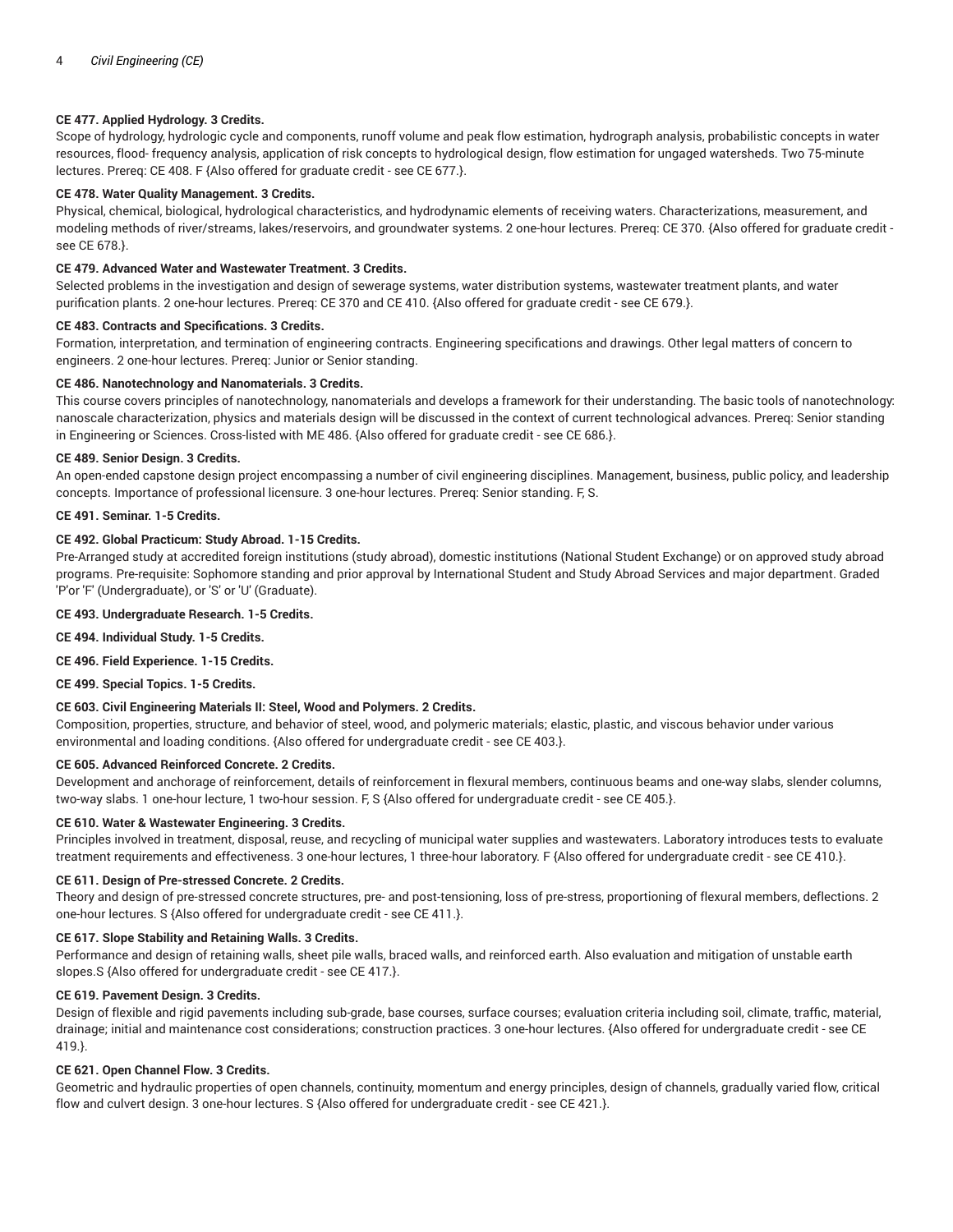#### **CE 625. Bridge Evaluation and Rehabilitation. 3 Credits.**

Topics include bridge evaluation methodologies, review of bridge codes, behavior of constructed bridges, sources of bridge deterioration, rehabilitation design with advanced composite materials, structural health monitoring. {Also offered for undergraduate credit - see CE 425.}.

# **CE 630. Timber and Form Design. 3 Credits.**

Analysis and design of wood structures and concrete formwork. 2 seventy-five minute lectures. {Also offered for undergraduate credit - see CE 430.}.

#### **CE 641. Finite Element Analysis. 3 Credits.**

Weak and strong solutions to governing differential equations in bars, boundary conditions, Galerkin approximation, nodal basis functions, shape functions. Beam and two-dimensional problems with triangular and quadrilateral elements. F, S {Also offered for undergraduate credit - see CE 441.}.

#### **CE 642. Matrix Analysis of Structures. 2 Credits.**

Review of matrix algebra, flexibility and stiffness methods, direct stiffness method, introduction to finite element analysis. 2 lectures. F, S {Also offered for undergraduate credit - see CE 442.}.

# **CE 645. Advanced Steel Design. 2 Credits.**

Analysis and design of metal structures including connections, selection of structural systems. 1 one-hour lecture, 1 two-hour session. S {Also offered for undergraduate credit - see CE 445.}.

#### **CE 646. Basic Dynamics of Structures. 3 Credits.**

Analysis of single degree of freedom structural systems to harmonic and general dynamic loading, free vibration of multiple degree of freedom systems, modal superposition, earthquake engineering. 3 one-hour lectures. F {Also offered for undergraduate credit - see CE 446.}.

#### **CE 647. Stability of Structures. 3 Credits.**

Concepts of stability of equilibrium; stability criteria, work, energy and variational methods; elastic buckling of columns, beams, frames, and plates; FE implementations of stability; design of locally unstable sections. {Also offered for undergraduate credit - see CE 447.}.

# **CE 652. Fundamentals of Oil & Gas Pipeline: Design, Operation, Inspection & Maintenance. 3 Credits.**

This course introduces the fundamentals to design, operate, inspect, and maintain oil & gas pipelines, including basics for pipeline materials, design, network, construction, measuring and detection technology, maintenance, and repair. {Also offered for undergraduate credit - see CE 452.}.

# **CE 654. Geometric Highway Design. 3 Credits.**

Location and design of highways and streets; design controls, elements of design; cross-section design; design of intersections, interchanges, safety appurtenances, and 3R projects. 2 one-hour lectures, 1 two-hour session. F {Also offered for undergraduate credit - see CE 454.}.

#### **CE 655. Airport Planning and Design. 2 Credits.**

System planning and demand forecasting; siting and configuration of airports; aircraft characteristics; air traffic controls; standards for geometric design, pavement design, drainage and safety. 2 one-hour lectures. F{Also offered for undergraduate credit - see CE 455.}.

#### **CE 656. Railroad Planning and Design. 3 Credits.**

Rail planning and location analysis, track/rail structure, track layout and control system, locomotives and train resistance, track safety standards and geometrics, terminal design. 3 one-hour lectures. F {Also offered for undergraduate credit - see CE 456.}.

## **CE 658. Bituminous Materials and Mix. 3 Credits.**

This course presents fundamental knowledge of asphalt material properties, performance requirements, specifications and related test characteristics. {Also offered for undergraduate credit - see CE 458.}.

#### **CE 661. Foundation Engineering. 3 Credits.**

Performance and selection of the following foundations: shallow, mat, combined pile, and drilled piers. 3 one-hour lectures. F {Also offered for undergraduate credit - see CE 461.}.

#### **CE 662. Designing with Geosynthetics. 2 Credits.**

Theories, principles, and engineering design using geosynthetic materials for a variety of civil engineering applications. Applications to geotechnical, environmental, transportation, and water resources fields are emphasized. Includes construction issues. S {Also offered for undergraduate credit - see CE 462.}.

# **CE 664. Advanced Soil Mechanics. 2 Credits.**

This course introduces the students to advanced topics in soil mechanics, 1) unsaturated soil mechanics and 2) molecular modeling of clay-fluid interactions, for the design of foundations, retaining walls and slopes for realistic soil moisture conditions. {Also offered for undergraduate credit - see CE 464.}.

#### **CE 671. Environmental Nanotechnology. 3 Credits.**

This course introduces nanotechnology with special emphasis on environmental science and engineering. Applications and environmental implications of nanotechnology will be discussed from a national and global perspective. {Also offered for undergraduate credit - see CE 471.}.

#### **CE 672. Solid Waste Management. 3 Credits.**

Basic study of solid waste materials, current collection methods, available disposal techniques, recycling and resource conservation, and economics of solid waste collection and disposal. 3 one-hour lectures. {Also offered for undergraduate credit - see CE 472.}.

#### **CE 673. Air Pollution. 3 Credits.**

Fundamentals of air pollution and its control technology. Types and sources of air pollutants, meteorology, effects on plants, animals, people, and property. Design of control equipment. 3 one-hour lectures, 1 three-hour laboratory. S {Also offered for undergraduate credit - see CE 473.}.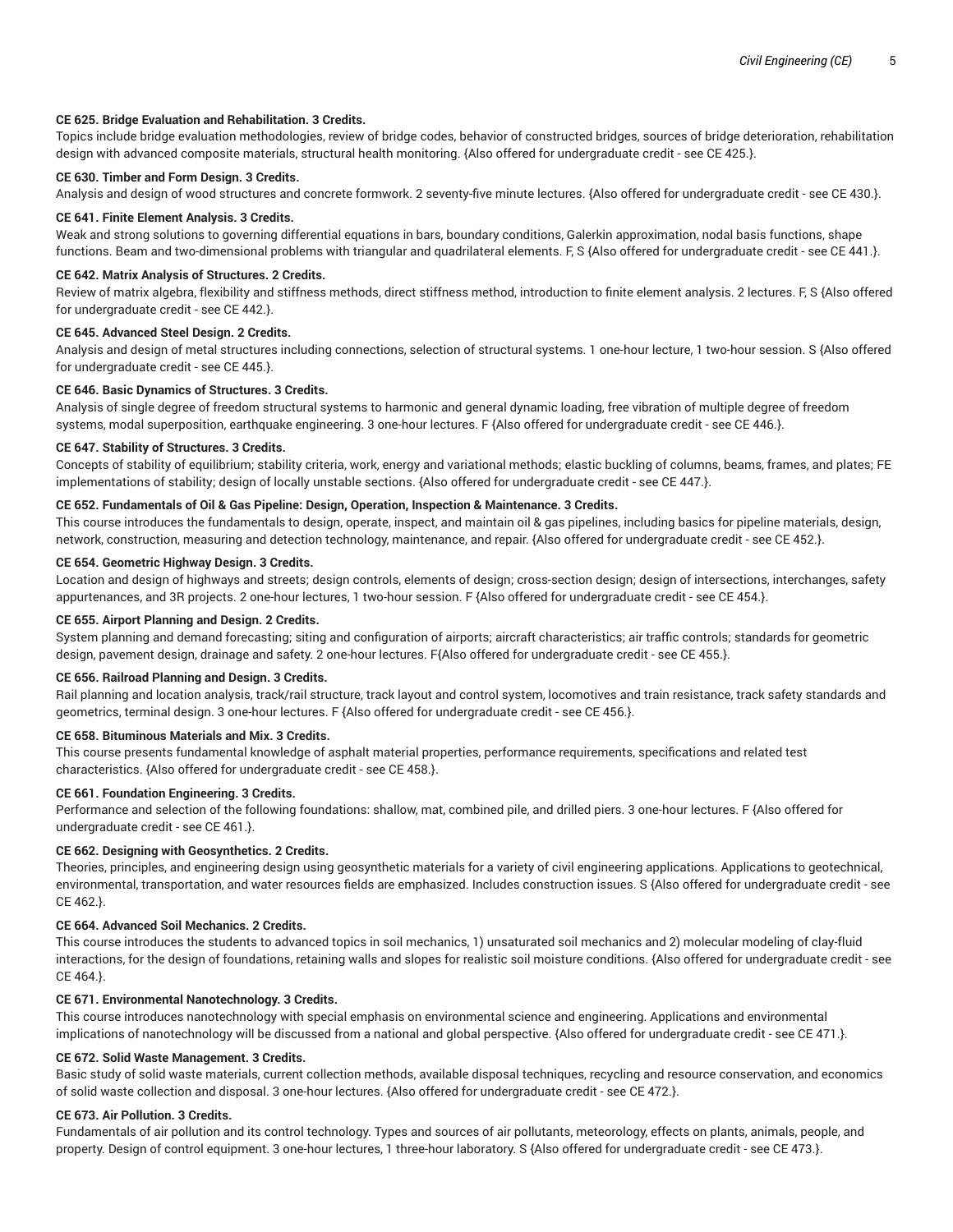# **CE 674. Groundwater Sustainability Design. 3 Credits.**

To study groundwater flow using mathematical, field, and computational methods; to become prepared to design solutions to North Dakota and international groundwater sustainability challenges. {Also offered for undergraduate credit - See CE 474.}.

# **CE 676. Watershed Modeling. 3 Credits.**

Concepts of watershed, watershed hydrology, application of GIS tools, DEM-based watershed delineation, watershed hydrologic modeling, state-of-theart watershed modeling software, and hands-on applications. {Also offered for undergraduate credit - see CE 476.}.

# **CE 677. Applied Hydrology. 3 Credits.**

Scope of hydrology, hydrologic cycle and components, runoff volume and peak flow estimation, hydrograph analysis, probabilistic concepts in water resources, flood- frequency analysis, application of risk concepts to hydrological design, flow estimation for ungaged watersheds. Two 75-minute lectures. F {Also offered for undergraduate credit - see CE 477.}.

# **CE 678. Water Quality Management. 3 Credits.**

Physical, chemical, biological, hydrological characteristics, and hydrodynamic elements of receiving waters. Characterizations, measurement, and modeling methods of river/streams, lakes/reservoirs, and groundwater systems. 2 one-hour lectures. {Also offered for undergraduate credit - see CE 478 .}.

# **CE 679. Advanced Water and Wastewater Treatment. 3 Credits.**

Selected problems in the investigation and design of sewerage systems, water distribution systems, wastewater treatment plants, and water purification plants. 2 one-hour lectures. {Also offered for undergraduate credit - see CE 479.}.

# **CE 686. Nanotechnology and Nanomaterials. 3 Credits.**

This course covers principles of nanotechnology, nanomaterials and develops a framework for their understanding. The basic tools of nanotechnology: nanoscale characterization, physics and materials design will be discussed in the context of current technological advances. Cross-listed with ME 686. {Also offered for undergraduate credit - see CE 486.}.

## **CE 690. Graduate Seminar. 1-3 Credits.**

# **CE 695. Field Experience. 1-15 Credits.**

**CE 696. Special Topics. 1-5 Credits.**

## **CE 701. Theory of Elasticity. 2 Credits.**

Theoretical and applied study of the classical theories of plates and shells as they pertain to engineering problems including small displacement of rectangular and circular plates and thin shells. 2 one-hour lectures.

## **CE 702. Plates and Shells. 2 Credits.**

A theoretical study of linear elasticity, Saint Venant's problems, plain stress, plain strain, strain energy, and torsion. 2 one-hour lectures.

## **CE 706. Plastic Design in Structural Steel. 2 Credits.**

Inelastic bending of beams and frames, application of upper and lower bound theorems, calculation of deflection, effect of axial and shearing forces on flexural strength, connections, structural safety, and rules of plastic design. 2 one-hour lectures.

# **CE 709. Dynamics of Structures and Foundations. 2 Credits.**

Advanced topics in structural dynamics, frequency domain response, generalized coordinates, nonlinear structural response, dynamic analysis of framed structures, structures with distributed properties, seismic design considerations. 2 one-hour lectures.

## **CE 714. Theory of Elastic Stability. 2 Credits.**

Bending of beams under simultaneous action of axial and lateral loads, buckling of compressed bars in both the elastic and plastic ranges, design formulas, lateral buckling of beams. 2 one-hour lectures.

## **CE 720. Continuum Mechanics. 3 Credits.**

Tensor analysis in affined and metric spaces, kinematics of motion, general principles of continuum mechanics, thermodynamics of deformation, and postulates on constitutive laws. 3 one-hour lectures. Cross-listed with ME 720. F.

## **CE 725. Biomaterials-Materials in Biomedical Engineering. 3 Credits.**

This course covers the fundamentals of synthesis, properties, and biocompatibility of metallic, ceramic, polymeric and composite materials that are designed for replacement of biological materials such as hard and soft tissues.

## **CE 757. Pavement Evaluation and Rehabilitation. 3 Credits.**

Advanced knowledge of pavement performance; pavement evaluation; implementation of pavement management at network and project level; maintenance and rehabilitation strategies; life-cycle-cost analysis.

# **CE 762. Advanced Foundation Engineering. 2 Credits.**

Advanced topics in performance and design of foundations. Current topics include a two-dimensional finite element analysis of the foundation and its supporting soil. 2 one-hour lectures. Prereq: CE 661.

## **CE 770. Hazardous Waste Site Remediation. 3 Credits.**

Overview of hazardous waste issues, classification, legislation, process fundamentals, fate and transport of contaminants, management, and treatment/remediation methods. 3 one-hour lectures. S.